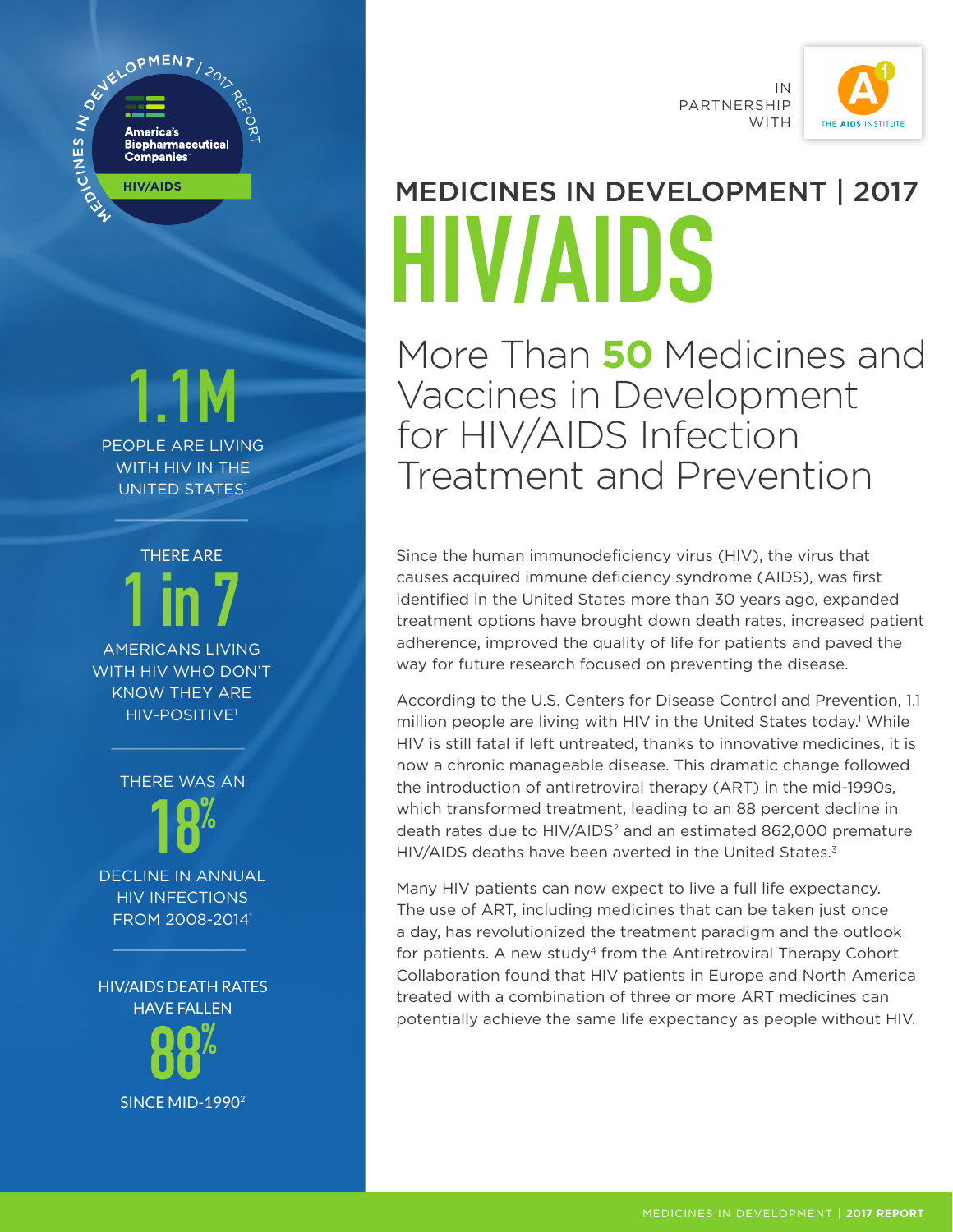

Since 1981, when the first AIDS cases were reported in the United States, more than 40 medicines<sup>5</sup> for HIV infection have been approved in the United States. The wave of early innovation in ART treatment was spurred as a result of committed patient activists, leading the U.S. Food and Drug Administration (FDA), Congress and industry to work together to shorten drug review times. [The Prescription Drug User Fee Act](file:/Users/michaelbuie/Downloads/Factsheet-PDUFA-VI4.pdf) (PDUFA), first authorized in 1992, was the direct result of this activism, and has been essential in driving continued innovation in HIV/AIDS treatment, including, more recently, medicines to prevent the transmission of HIV, called pre-exposure prophylaxis medicines (PrEP). Although these innovative medicines have made HIV infection a manageable chronic disease and helped to prolong the lives of infected patients, opportunities for even greater progress remain, including finding a preventative vaccine and combating resistance to current treatments.

Today there are 52 medicines and vaccines<sup>6</sup> for HIV currently in development, including additional combination treatments, more effective therapies, and preventative vaccines. These medicines and vaccines are either in clinical trials or awaiting review by the

The 52 medicines and vaccines in the development pipeline include 32 antiretrovirals and antivirals, 16 vaccines and four cell therapies. Some examples include:

- A potential first-in-class medicine intended to prevent HIV from attaching to new cells and breaking through the cell membrane.
- A preventative HIV vaccine in development is in clinical trials testing the safety and tolerability of two different prime/boost vaccine regimens. Preventative vaccines are given to people not infected with HIV and can teach the person's immune system to recognize and effectively fight HIV in case the person is ever exposed to HIV.

**America's**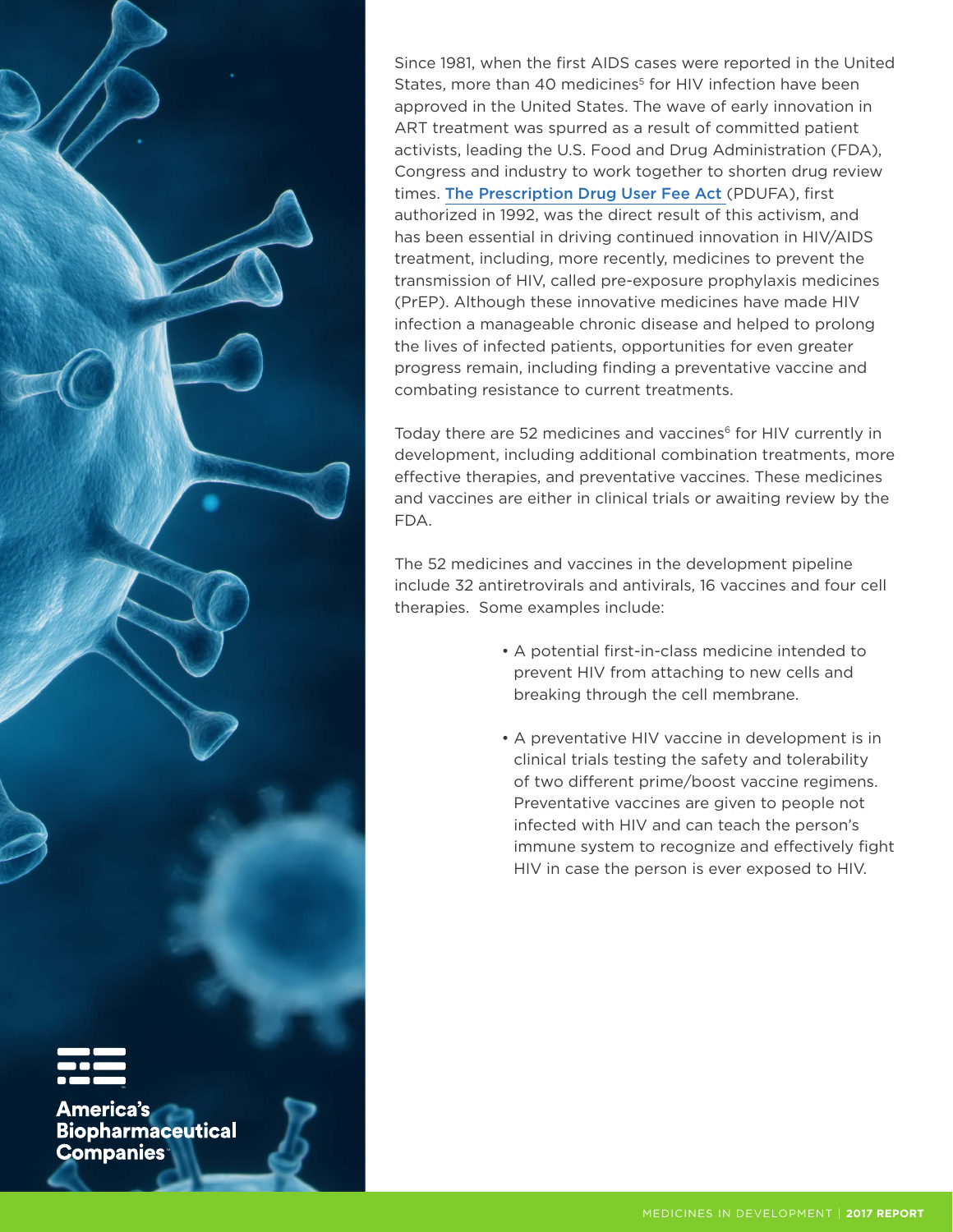# CONTINUED ADVANCES IMPROVE PATIENT OUTCOMES

Once-daily, single-tablet, multi-class treatment regimens have become an integral part of HIV treatment over the past decade. These fixed-dose combinations are better tolerated and have not only been associated with greater viral suppression, but by combining as many as four different therapies in a single tablet, they have also dramatically reduced pill burden for patients. Relative to HIV patients taking two or more pills per day, those on once-daily, single-tablet regimens are more likely to achieve the adherence levels needed to avoid the development of drug resistance. Adherent patients on single-tablet regimens have also been found to experience fewer hospitalizations and lower health care costs. Six such once-daily, single-tablet, multi-class medicines have been approved since 2006.



MEDICINES IN DEVELOPMENT | **2017 REPORT**